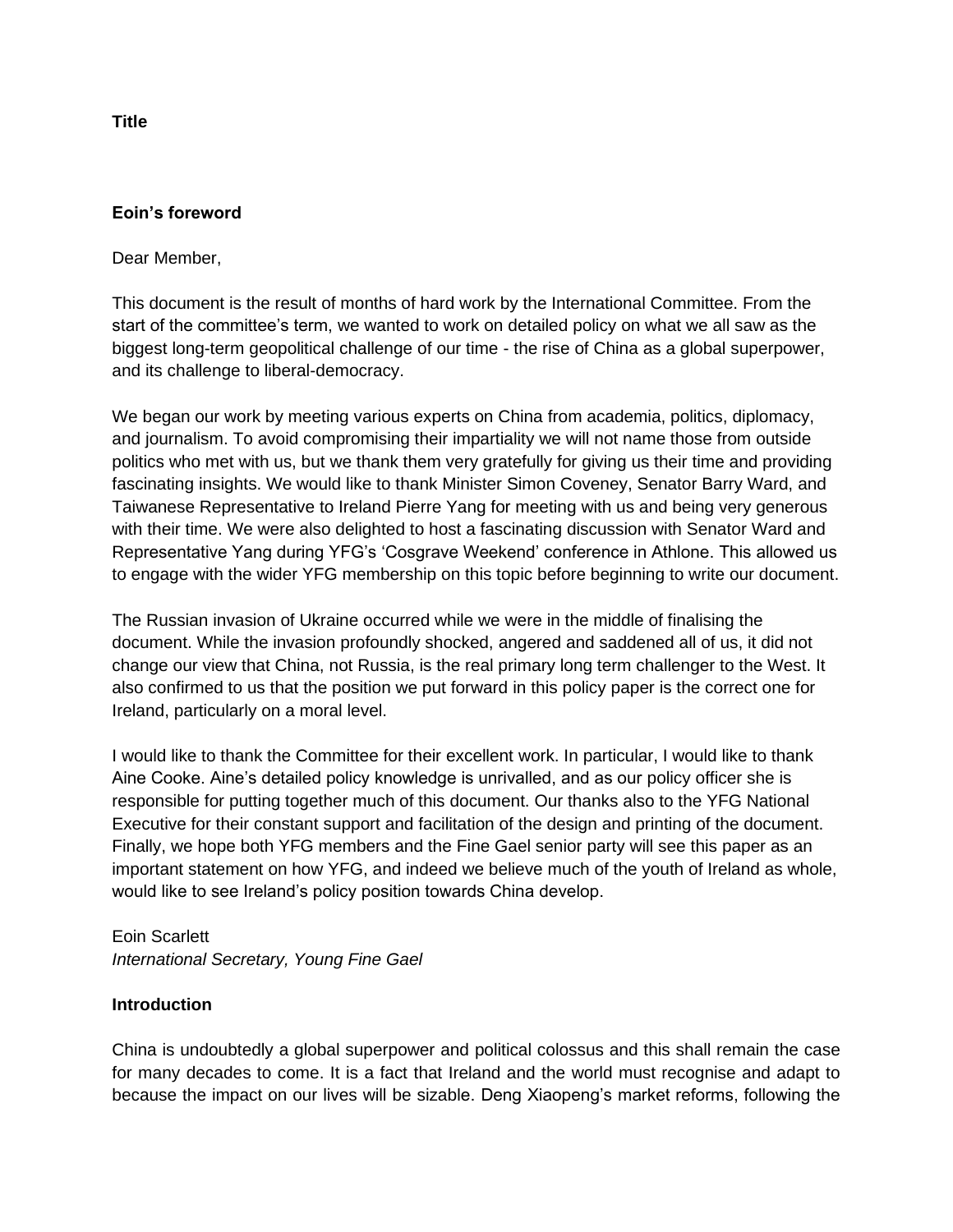calamitous Great Leap Forward and Cultural Revolution, provided the foundation and driving force for China's phenomenal economic performance and it now stands on the verge of becoming the world's largest economy. Furthermore, it has rapidly transformed into a military behemoth with an enormous navy, advanced artificial intelligence capacity, and growing nuclear capabilities. However, China today poses a significant threat to the values and freedoms that Ireland and our allies seek to protect and promote.

China is a wonderful country with a rich history and profoundly textured and vibrant culture. It has a brilliantly innovative and persevering population who have made invaluable contributions to literature, science and technology. We have no quarrel with China or the Chinese people, and abhor the despicable racism many Chinese people have encountered during the COVID-19 pandemic. It is China's government that is the problem, and when we use the word 'China' throughout this document, it is to the government to which we refer, not the country or its people.

The litany of crimes committed by the Chinese Communist Party (CCP) is long. China has illegally annexed Tibet, and engaged in substantial efforts to suppress its unique culture. In Xinjiang, China is committing cultural and demographic genocide, enforcing a regime of slave labour, interning millions of Uyghurs, engaging in horrific acts of torture, implementing forced sterilisation and forced abortions, and eradicating symbols of religious expression. Christians and other religious groups are also subject to religious persecution, denying them of their fundamental right to practise their faith. The CCP is accelerating its provocative actions against Taiwan, with more frequent incursions in Taiwan's ADIZ while rhetoric regarding an invasion and forced unification is deeply concerning. In Hong Kong, the Chinese Communist Party has violated the Basic Law and Hong Kong's once famed freedom and democracy is now a despicable sham. In the South China Sea, China persists with its illegitimate sovereignty claims, despite the 2016 UNCLOS arbitration ruling, and its belligerence presents a major impediment to freedom of navigation in what is a vital trade route. It suppressed information on Covid-19 while simultaneously pressuring states to keep flights with China open even as cases in the country soared, thus subjecting the world to vast disruption and unnecessary deaths. It has also engaged in economic coercion campaigns against Lithuania and Australia, manifesting its deep intolerance of legitimate criticism and willingness to intimidate less powerful states.

The question thus arises; why does this all matter to Ireland? Firstly, we are a country whose intrinsic values are predicated on the belief that all people are entitled to freedom and human dignity. The Chinese government has denied all Chinese people their democratic rights, especially in Hong Kong, Tibet and Xinjiang, and indeed, these values are antithetical to their despotic regime. But there are many repressive regimes in the world and yet they cannot all be categorised as a significant threat to the world order, or have the capacity to undermine Ireland's sovereignty and security.

China's vast population, economic power, and global ambitions make it far more than one of many authoritarian regimes in the world. The CCP is engaging in a full-scale, comprehensive effort to remake the global order to one more tolerant of authoritarianism. This is based on China's policy that national sovereignty should trump all claims of entitlement by citizens to the human rights enshrined in the United Nations (UN) 'Universal Declaration of Human Rights.' In reality, this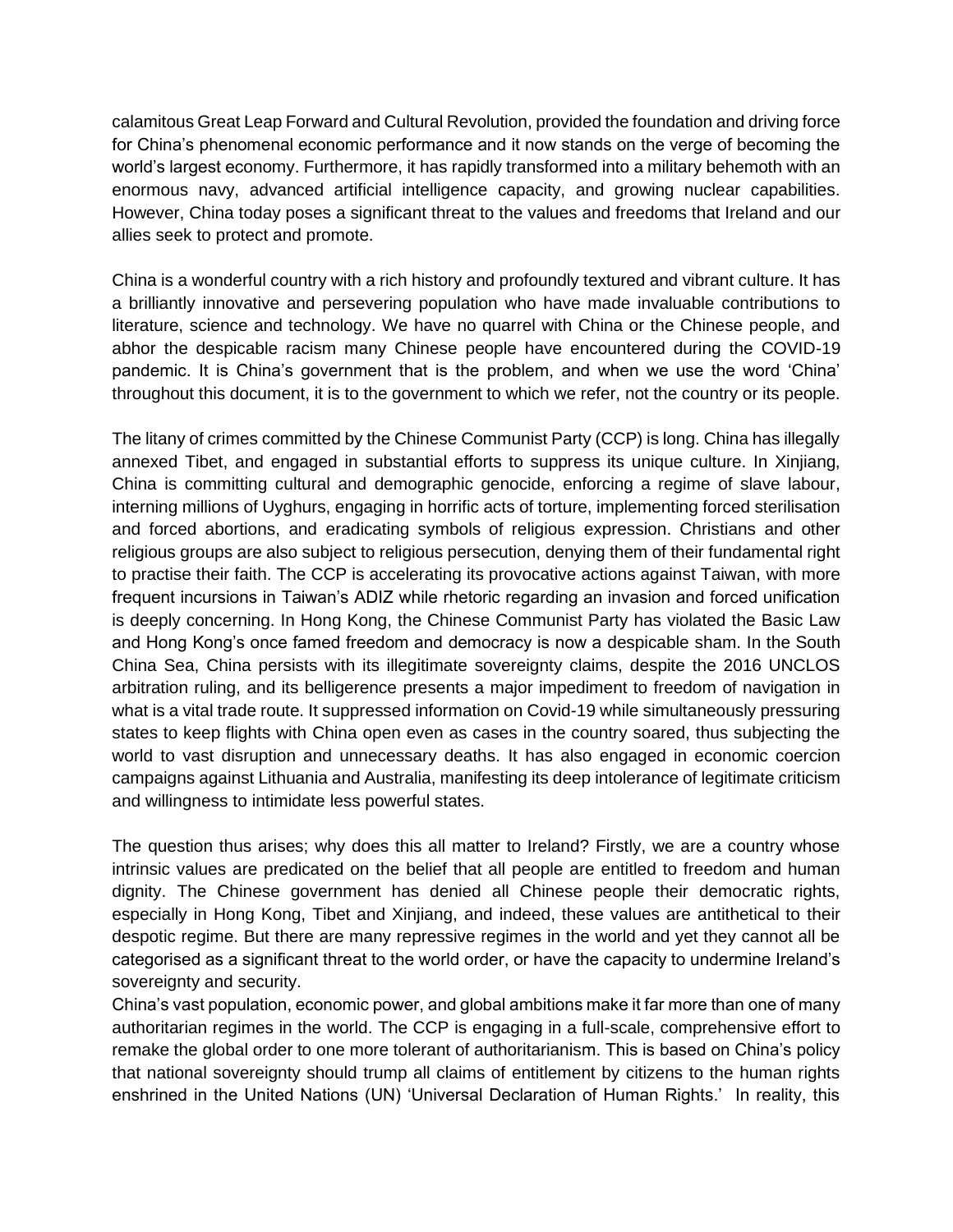means support and encouragement for authoritarian regimes all over the world. Indeed, China's approach is not just theoretical in this regard, it is actively supplying high-tech IT systems and AI to many repressive governments to enable them to carry out mass surveillance of their populations and crush domestic dissent. The CCP is also encouraging and aiding these regimes economically by forging many new trade agreements with these states.

China's strengthening alliance with Russia is also deeply concerning. In early February 2022, President Xi Jingping of China and Vladimir Putin of Russia signed a 'Strategic Partnership Agreement' stating their determination to boost cooperation between the two countries across economic, political, and military domains. This agreement is the culmination of many years of the two regimes moving closer together and must be seen as a comprehensive ideological challenge to the West. We should be in no doubt as to China's stance on the Russian invasion of Ukraine. China has refused to condemn the invasion, abstained on a UN Security Council (UNSC) resolution condemning the assault, and is actively helping the Russian Government avoid Western economic sanctions as much as possible by replacing Western technology, buying Russian debt and stocks, and increasing exports to Russia. Chinese state media is also spreading Russia's propaganda relating to the war both in and outside China, particularly through social media. Russia's invasion of Ukraine should be seen not just as an isolated episode with Russia as the sole aggressor, but as part of a broader, long term aggressive challenge to Western liberaldemocracy by authoritarian states led by China and Russia. Put simply, our Western democracy is under attack by China and Russia - economically, diplomatically, politically, ideologically, and now even militarily. In such a struggle, for a proud European democratic nation like Ireland, firmly part of the West, there can be no neutrality.

We believe Ireland's policy towards China is out of date. It was formed at a time when Western leaders understandably pursued a policy of deepening economic links with China in the hope that over the long term Chinese politics would become democratised. Sadly, the opposite has occurred. The CCP has used China's economic growth to justify its own authoritarian rule, and has commandeered the internet and new technology to create a high-tech mass surveillance state that is more repressive than ever. The Irish Government must acknowledge this reality and change policy. We must seek to reduce and re-direct trade with China, while condemning China's human rights abuses much more loudly on a global stage. The policy of criticising China primarily behind closed doors in the hope that this will yield better results than doing so publicly is clearly failing, with the CCP becoming more not less repressive at home and abroad. China's shockingly aggressive economic sanctions against Lithuania, a similar small EU member state, and its illegal detention of Irish businessman Richard O'Halloran, should leave us in no doubt that China is not a reliable or desirable trading partner for Irish businesses. We must also not be naive that the CCP is clearly pursuing the same industrial policy it has pursued in other Western countries in Ireland. This involves attempting to make one industry so dependent on trade with China that they effectively become a lobbyist against political actions that may harm trade with China. In Ireland, China is attempting to do this with the agricultural industry. We must not allow ourselves to fall victim to and be intimidated by this tactic.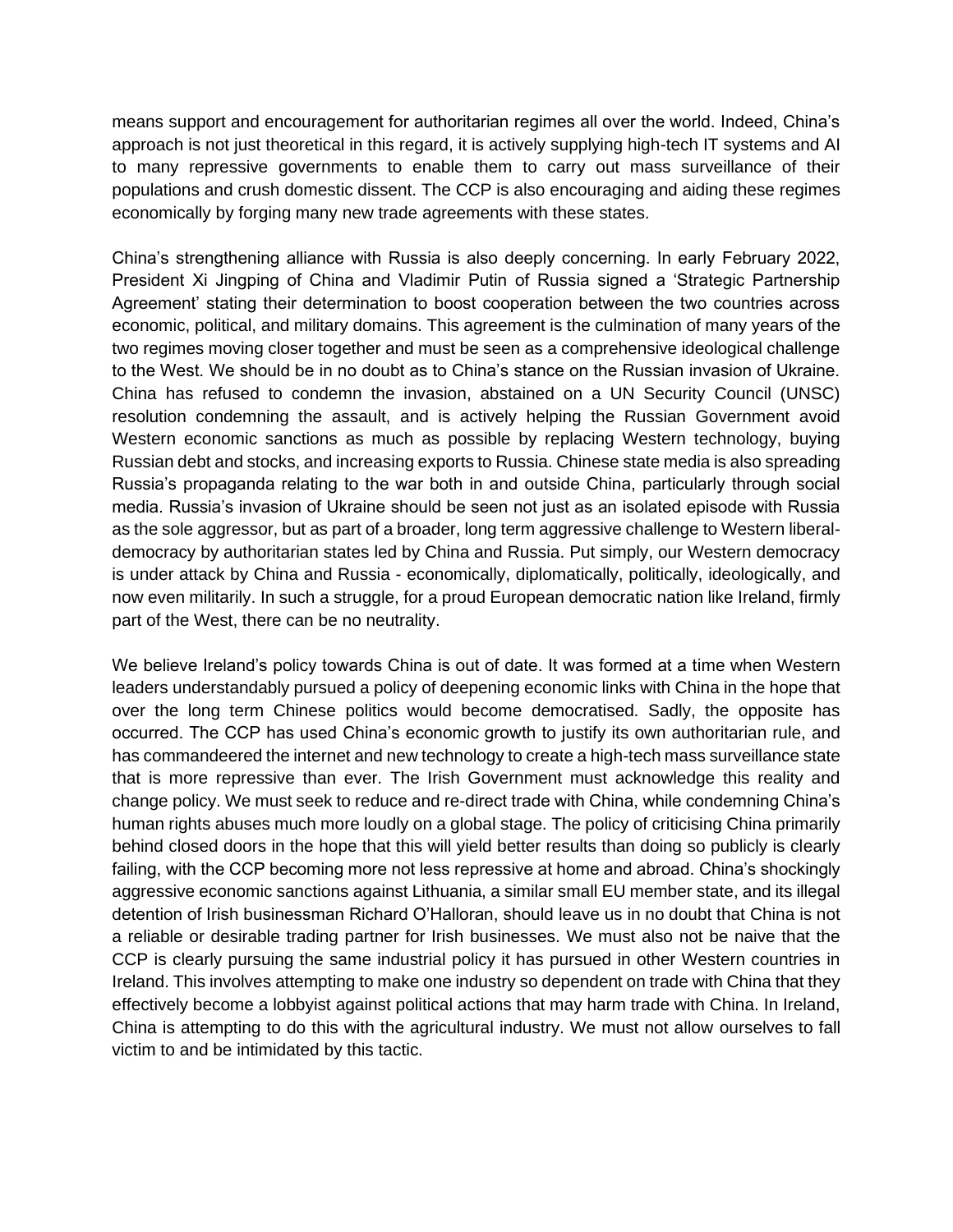Ultimately, no one can argue that increased trade with China does not present enormous potential economic benefits for Ireland and all countries. However, we in YFG believe that there are some things more important than our raw economic self-interest. Respect for human rights, defence of liberal-democracy, Western values of liberty, and a rules-based international order fall into this category. This policy document lays out a number of key specific policy changes we think Ireland should pursue in its relations with the Chinese state. It is time to put our values before our balance sheets.

## **Recommendations**

1. YFG calls for the introduction of legislation requiring social media outlets and websites to declare in a transparent manner whether content is produced or sponsored by Chinese state-owned or state-controlled entities or any external state actor.

*In 2018 YouTube began labelling news broadcasts that receive government funding as it vowed to be stricter about content at the globally popular online video-sharing service. This gave transparency to viewers of YouTube's news content about the funding behind the content and potential bias that could be present in such content. Unfortunately, this positive move has not been followed by other social media or video sharing platforms. In the era of disinformation YFG calls for legislation to be introduced to have similar labels introduced to other platforms to increase transparency.* 

2. YFG calls for the introduction of legislation to prohibit social media companies from sending the data of Irish consumers to China or any authoritarian state.

*In 2020 the Chinese social media giant Tik Tok announced a €600 million investment in Ireland for its first European data centre. However, as reported in multiple Irish media channels, questions remain about how much data will this Irish data centre share with Chinese authorities. The facility, to be located within Echelon's Dublin data centre campus, will process not only Irish but also European user data from 2023 onwards. Before this data centre becomes active it is imperative that legislation is brought forward to ensure there is knowledge of what information will be collected and sent to Chinese authorities.* 

3. YFG recommends that Ireland should pursue greater policy coordination with the U.S. on China policy, particularly by working to further develop the U.S.-EU Trade and Technology Council.

*The United States is Ireland's biggest single export market, accounting for over 29% of Irish exports in 2020. This dwarfs our trade with China, which accounted for just over 6% of our exports in 2020. The U.S. is one of Ireland's closest allies, a fellow liberal-democratic republic, with deep cultural, historical, linguistic, and family ties between our people. The Russian invasion of Ukraine has also served as a reminder of just how much Ireland depends on the U.S. and UK for its security. With the U.S. increasingly at odds with China on the global stage, it makes both political and economic sense for Ireland to prioritise our relationship with the U.S.*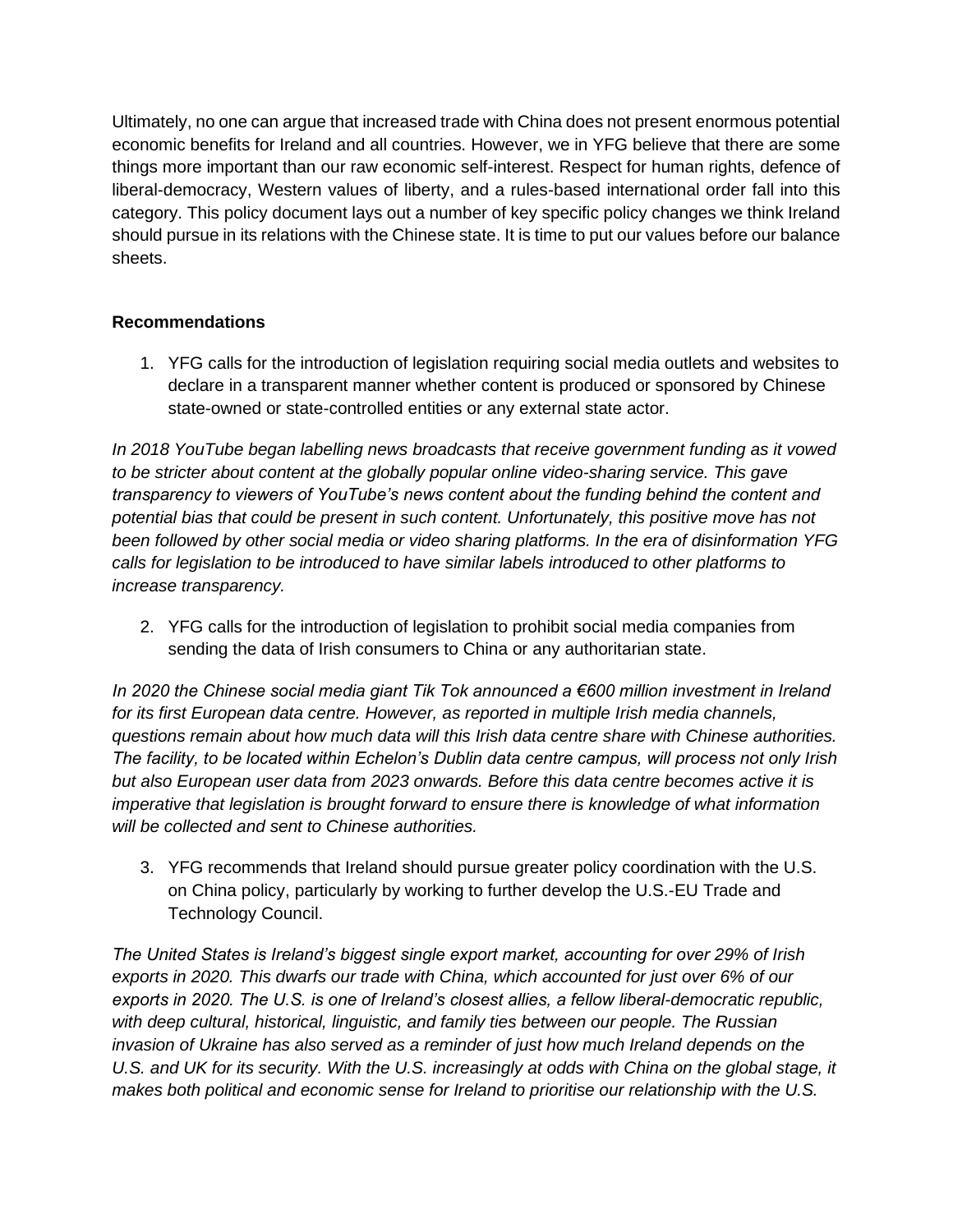*over China and seek to align our policy towards China more closely to U.S. policy. One way of doing this would be for Ireland to engage more actively in the U.S. - EU Trade and Technology Council. Ireland should push for the Council to meet more regularly and be more ambitious in its activities. We should also encourage the possibility of establishing similar mechanisms for coordinating EU and U.S. positions in other important international policy areas.*

4. YFG calls on the Government to work with the agricultural industry to reduce and mitigate against any potential sudden international shocks affecting agricultural exports, and for the growth and development of export markets in growing Asian economies as well as increasing exports to existing markets.

*YFG calls for the Minister for Agriculture to work with the sector to develop a plan to reduce the exposure of the agricultural sector to the prospect of Ireland's agricultural exports being weaponized to constrain our foreign policy through economic coercion. The example of Lithuania should serve as a warning that we must prepare for this possibility. YFG further recommends that the Minister works with the agriculture sector to pivot toward exporting more to Asian markets which share Ireland's democratic values such as Taiwan, South Korea, India, Japan, etc.* 

5. YFG calls for the Government to provide more resources to the EU's 'Global Gateway Initiative' in Africa as well as playing an active role in this initiative to offer developing nations with a pro-growth, pro-democracy alternative to China's 'Belt and Road Initiative.'

*The EU's 'Global Gateway Initiative' (GGI) is an exciting strategy of investment in the EU's extended neighbourhood, primarily in Africa. YFG calls on the Irish Government to increase our funding support to the GGI and play a very active role in its implementation. This also offers large investment opportunities in rapidly growing markets for Irish companies.*

6. YFG calls for the participation of Naval Service vessels on joint freedom of navigation patrols with European and other Western navies in the Indo-Pacific to symbolise Ireland's commitment to unimpeded commerce, freedom of navigation, international law and the rules-based order.

*The recent seven-month tour of the Royal Navy's aircraft carrier strike group to the Indo-Pacific was not a standalone UK deployment. Elements of the Dutch and U.S. navies were fully integrated with the group, and joint exercises were also conducted with the Australian, Japanese, Indian, and New Zealand navies among others. Given the UK and several EU countries have signalled their intention to conduct many more similar deployments in the future, YFG calls on the Irish Government to propose the deployment of Naval Service vessels on similar future deployments. This would be an excellent opportunity for the Naval Service to upskill, train, and better integrate with its European counterparts. It would also signal Ireland's steadfast commitment to freedom of navigation. We acknowledge that this may require removal of the triple-lock mechanism. However, YFG has long supported replacement of the triple-lock with a double-lock mechanism where deployment of Irish troops overseas would only require*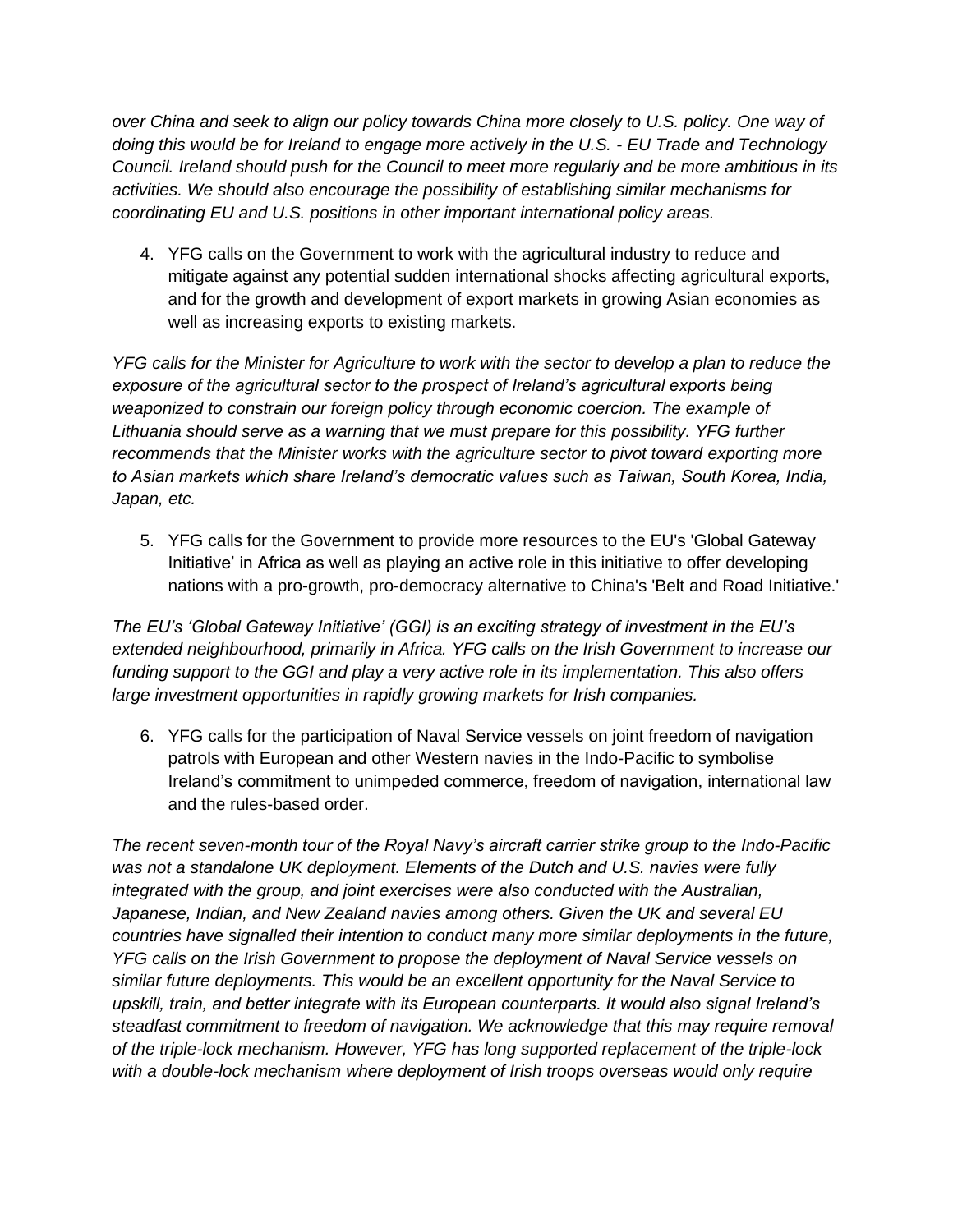*Government and Dail approval. The Russian invasion of Ukraine demonstrates more clearly than anything why Ireland should seek to end the triple-lock as soon as possible.*

7. YFG recommends that the Irish Government direct investment towards strategic industries, such as artificial intelligence, 5G infrastructure, and semiconductors, in order to provide Irish and European alternatives to Chinese products and protect Irish security.

*YFG calls on the Irish Government to launch a strategy of investment in the research and development of key strategic high-tech industries. The Biden administration's 'Innovation Act' is one template for investing in these technologies which the Government could seek to replicate on an Irish scale. It is vital that there are Western alternatives to Chinese high-tech products, particularly in the areas of AI, semiconductors, and 5G infrastructure. Ireland as a hub for the IT industry should seek to be an innovation leader within the EU in developing these alternatives. The Government should demonstrate its support for making Ireland an innovation leader in these rapidly growing technologies by laying out a program of investment and incentives to encourage Irish R&D in these sectors.* 

8. YFG calls for public-funded third-level academic institutions to review the presence of Confucius Institutes to assess how this may impede their mission to preserve academic integrity and prevent foreign state-controlled actors from exercising improper influence over academic institutions and curricula.

*Confucius Institutes are a foreign influence instrument of the Chinese government, and it is improper for these bodies to be involved in the shaping of curricula or the teaching of subjects*  related to China as part of accredited academic courses. This undermines academic integrity in *institutions funded by the Irish taxpayer as courses taught by or significantly shaped by the Confucius Institute are incapable of being impartial. Further, it is contrary to the principle of the university being an arena for rigorous debate and high-quality fact-based learning.*

9. YFG calls for the establishment of an IDA office in Taiwan.

*Like Ireland, Taiwan is a vibrant market economy and staunch advocate of free trade. The opening of an IDA office in Taiwan would offer a fantastic opportunity to develop commercial ties and provide Irish enterprises with lucrative export and investment options.*

10. YFG recommends the development of greater academic links and exchanges with Taiwan.

*Ireland and Taiwan both host formidable academic institutions and place great importance on education. Increasing academic links and exchanges would allow Irish students to experience Taiwan's fantastic universities while heightened links between Irish and Taiwanese universities could precipitate greater collaboration on a range of projects.*

11. YFG calls for a prohibition on former politicians from working for authoritarian governments or for authoritarian state-controlled entities.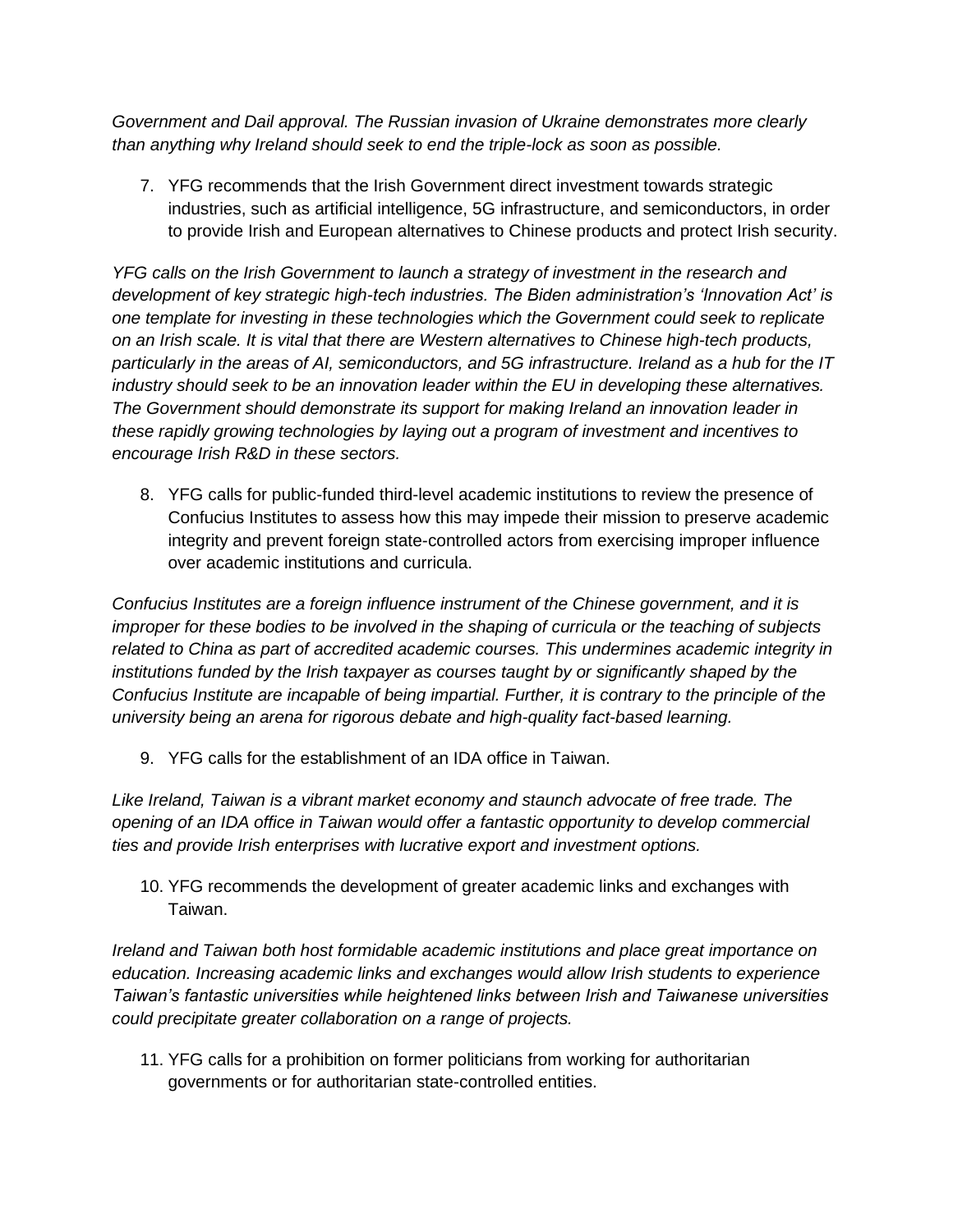*YFG expects public officials to act with integrity and in the national interest both during their incumbency and after leaving office. Working for foreign powers who undermine democracy, and the rule of law is contrary to this principle. Fine Gael should introduce a clause to expel members who bring the party into disrepute by violating our steadfast commitment to democracy and the rules-based order.*

12. YFG recommends that Ireland use its diplomatic leverage at the EU and engage with developing nations at the UN to form common positions on China.

*As a small nation, Ireland has limited hard power capabilities. However, we have enormous soft power and should utilise this diplomatic prowess to act as an interlocutor on policy initiatives relating to China. Ireland also has a unique capacity to engage with developing nations and should cultivate these relationships at international organisations in order to outline the risks that China may pose to their sovereignty and security.*

13. YFG calls for Ireland to work with other democratic states to prevent institutional capture of international organisations by individuals who seek to promote the goals of the Chinese Communist Party rather than the organisation that they are selected to lead.

*Those who lead international organisations should seek to act in the best interests of that entity rather than furthering the aims of a state actor. China is a major global power and should actively participate in international organisations, but its candidates frequently seek to use these institutions to improperly promote Chinese political interests. Ireland should use its diplomatic leverage to build coalitions to oppose leadership candidates who will not promote the mission and goals of the international organisations that they seek to represent.*

14. YFG calls for a review of Chinese influence on the Leaving Certificate curriculum.

*Irish students deserve high-quality education, and this should be provided by the Department of Education free from pressure or improper influence from foreign actors. These concerns are especially relevant for the Leaving Certificate Chinese curriculum. A review should be conducted to ensure that the course provides the best learning opportunities and outcomes for students and is not shaped by the political goals of the Chinese state.*

15. YFG calls for the Irish government to support an EU-wide slave labour ban and to promptly implement measures to ensure its practical effectiveness.

*Slave labour is an abhorrent practice and should not infest Irish or EU supply chains. Due diligence should be conducted to ensure that any goods imported and consumed in the EU market is not tainted by the use of slave labour. It is essential that work is rewarded with monetary compensation and is not the product of coercion or compulsion. It is unlikely that any goods produced in Xinjiang meet this basic requirement.*

16. YFG calls for the prompt publication of the UN High Commissioner's report on the human rights situation in Xinjiang.